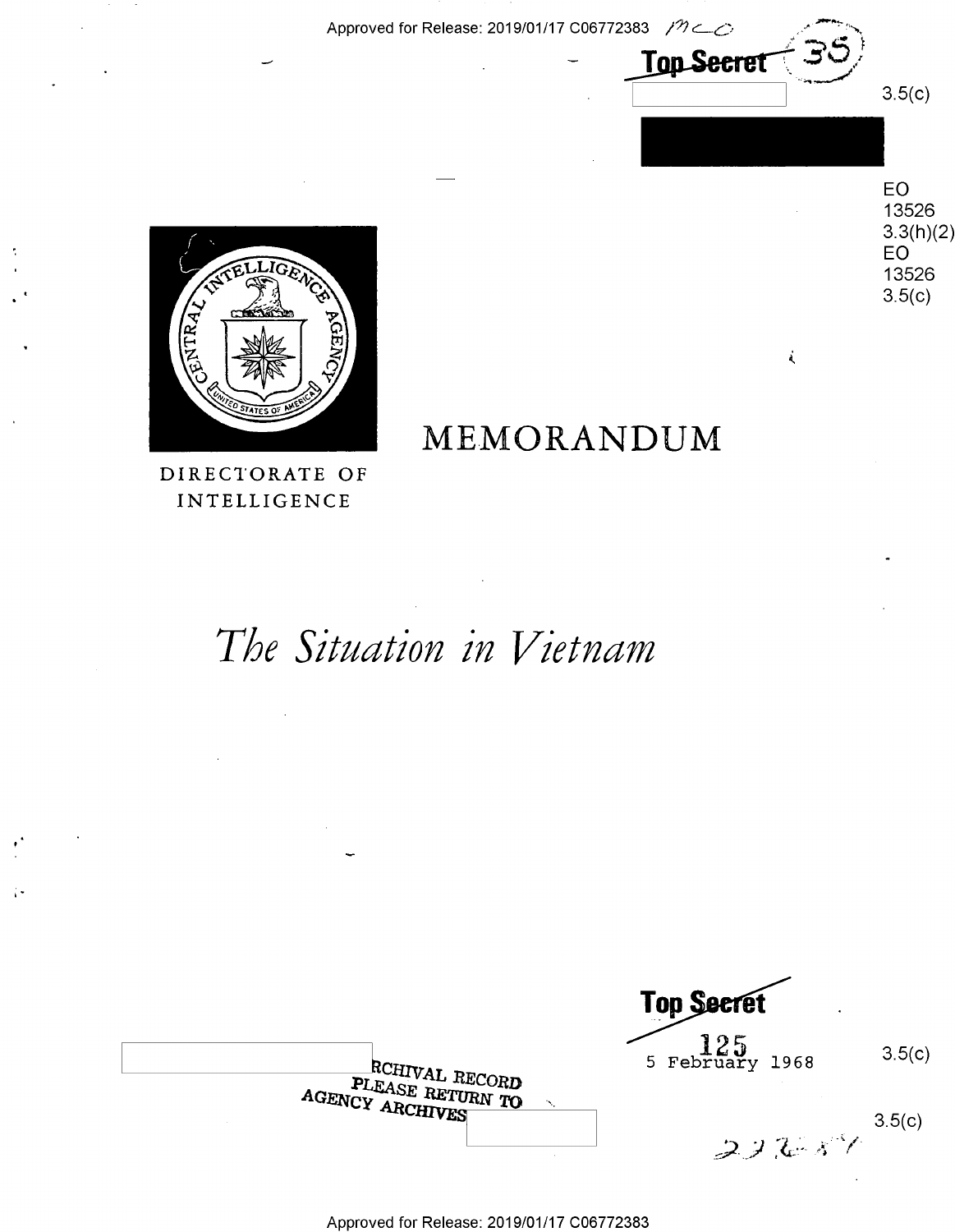Approved for Release: 2019/01/17 C06772383 Approved for Release: 2019/01/17 006772383

TOPSECRET

'1

 $3.5(c)$ 3.5(c)  $3.5(c)$ 

> Information as of 1600 Information as of 1600 5 February 1968 5 February 1968

3.5(c)  $3.5(c)$ 

3.5(c)

3.5(c)

#### **HIGHLIGHTS**  HIGHLIGHTS

Allied forces appear to be gaining the upper Allied forces appear to be gaining the upper hand in most of South Vietnam's urban areas. Most hand in most of South Vietnam's urban areas. Most provincial capitals throughout the country were provincial capitals throughout the country were' relatively quiet on the night 4-5 February, although relatively quiet on the-night 4—5 February, although the Communists stepped up their activity in and the Communists stepped up their activity in and around Saigon. The government is taking steps to around Saigon. The-government is taking steps to alleviate the plight of the approximate 170,000 alleviate the plight of the approximate 170,000 refugees caused by the fighting. refugees caused by the fighting.

I. The Military Situation in South Vietnam: I. The-Military Situation in South Vietnam: Allied forces appear to be regaining the upper hand. Allied forces appear to be regaining the upper hand. in most of South Vietnam's urban areas (Para. 1). in most of South Vietnam's urban areas (Para. 1). MACV claims that about 20,300 enemy have been killed MACV claims that about 20,300 enemy have been killed since 30 January (Para. 2). A Communist assault on since 30 January (Para. 2).- A Communist assault on Hill 861 has been driven back (Paras. 3-5). Commu-Hill 861 has been driven back (Paras. 3—5). Commu nist oor has been driven back (taras: 5 5): Comma<br>nist forces are maintaining strong pressure against government security installations in the Saigon area government security installations in the Saigon area (Paras. 6-10). Quang Tri city and Hue are·under (Paras. 6-10). Quang Tricity and Hue are-under pressure but the situation elsewhere in I Corps is pressure but the situation elsewhere in I Corps is quiet (Paras. 11-13). In II Corps, allied reaction quiet (Paras. 11-13). In II Corps, allied reaction forces are encountering heavy opposition to sweeps f9rces are encountering heavy Opposition to sweeps near several cities (Paras. 14-15). The III Corps near several cities (Paras. 14—15). The III Corps area, except \_for Saigon, was reported quiet on area, except \_for Saigon, was reported quiet on<br>4-5 February (Para. 20). The Communist offensive seems to have abated somewhat in IV Corps during the seems to have abated somewhat in IV Corps during the past 24 hours (Paras. 21-22). past <sup>24</sup> hours (Paras. 21-22). 4-5 February (Para. 20). The Communist offensive

II. Political Developments in South Vietnam: II. Political Developments in South Vietnam: The government is continuing to mobilize its resources The government is continuing to mobilize its resources to deal•with problems resulting from the Communist to deal with problems resulting from the Communist attacks {Paras. 1-2). President Thieu is displaying attacks (Paras. l—2). President Thieu is displaying a new confidence and has authorized steps to rally <sup>a</sup> new confidence and has authorized steps to rally. popular support (Paras. 3-5). General Khang, com-pOpular support (Paras. 3—5). General Khang, commander of the III Corps area around Saigon, and an-mander of the III Corps area around Saigon, and another officer appointed to command the capital area other officer appointed to command the capital area itself, may be accused by an Upper House committee itself, may be accused by an Upper House committee of laxity in protecting Saigon (Paras. 6-7). Khang, of laxity in protecting Saigon (Paras. 6-7). Khang,

> $\overline{\text{OPT}}$ Approved for Release: 2019/01/17 C06772383 Approved for Release: 2019/01/17 006772383 $\text{TOP}$   $\text{SECREI}$  3.5(c) 3.

i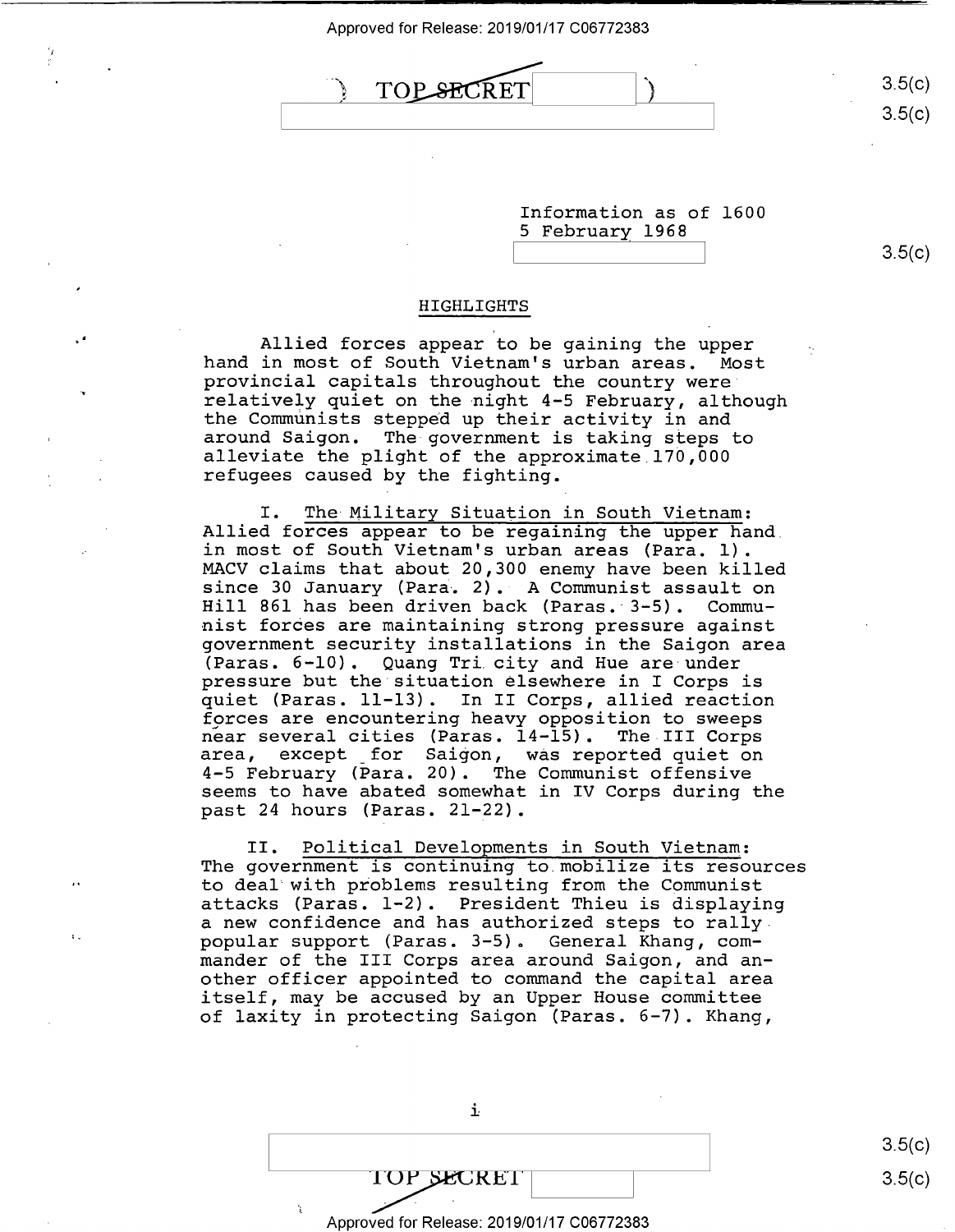$\sim 10$ 



69513 2 68 CIA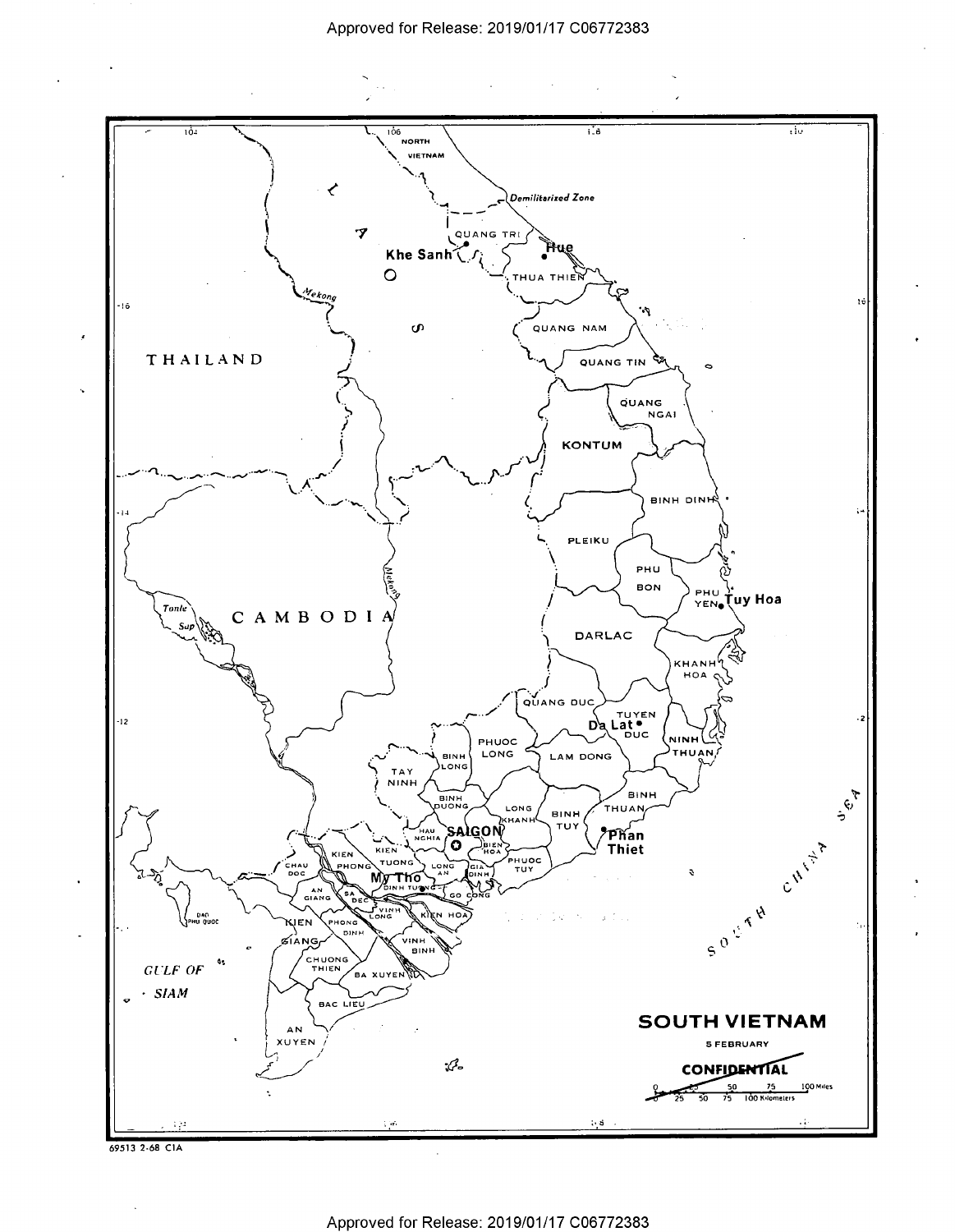Approved for Release: 2019/01/17 C06772383 ed for Release: 2019/01/17 CO<br>TOP SECRET 3.5(c) 3.5(c) Approved for Release: 2019/01/17 006772383 Approved for Release: 2019/01/17 C06772383<br>
(2019/01/17 C06772383)<br>
(3.5(c)<br>
3.5(c)

## I. THE MILITARY SITUATION IN SOUTH VIETNAM

1. Allied forces appear to be regaining the 1. Allied forces appear to be regaining the upper hand in most of .South Vietnam's urban areas. upper hand in most of.South.Vietnam's urban areas. Most provincial .capitals were relatively quiet on Most provincial capitals were relatively quiet on the night of 4-5 February and into the morning, the night of 4—5 February and.into the morning, although the Communists stepped up their activity although the Communists stepped up their activity in and around Saigon. Heavy fighting continued for the sixth consecutive day in Hue. To the for the sixth consecutive day.in Hue. To the north, US Marines drove back an enemy assault on north, US Marines drove back an enemy assault on Hill 861 in the Khe Sanh defense perimeter. Com-Hill 861 in the Khe Sanh.defense perimeter. Communications suggest that the enemy in the western munications suggest that the enemy in the western highlands is making battle preparations. highlands is making battle preparations.

2. MACV now claims that about 20,300 Commu-2. MACV now claims that about 20,300 Communists .have been killed in the fighting since 30 nists have.been.killed in.the fighting since 30 January. Another 4,500 have been captured, as well January. Another 4,500 have been captured, as well as over 4,700 weapons. Allied losses in the same as over 4,700 weapons. Allied losses in the same period now stand at 1,597 killed and 6,931 wounded. period now stand at 1,597 killed and 6,931 wounded.

Khe Sanh Khe Sanh

3. Early on 5 February, US Marines drove 3- Early on 5 February, US Marines drove back an assault on Hill 861, on the edge of the back an assault on Hill 861, on the edge of the<br>Khe Sanh defense perimeter. The assault was preand bann acrembe perimeter. The assuare was pre-<br>ceded by a heavy rocket, mortar, and artillery barrage on the hilltop positions and on the main barrage.on.the hilltop positions and on the main **Example on the name of positions and on the main.**<br>Khe Sanh base camp. Communist losses totaled 108 And Bann Babe Camp. Commanise rosses coedica 100 32 wounded. 32 wounded-Khe Sanh defense perimeter. The assault was pre-



3.5(c)

 $3.5(c)$ 

Approved for Release: 2019/01/17 C06772383 Approved for Release: 2019/01/17 006772383

TOP SECRET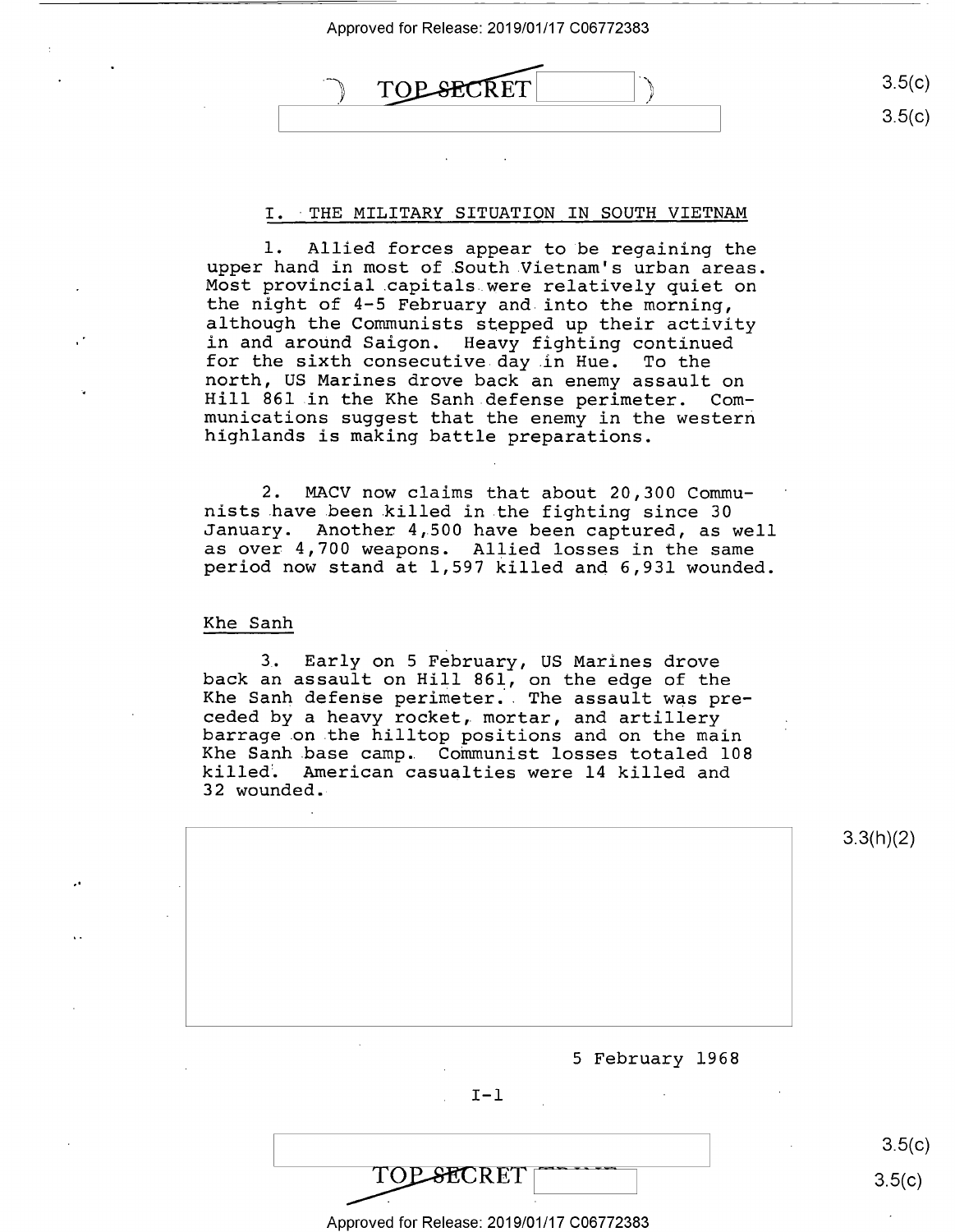Approved for Release: 2019/01/17 C06772383 Approved forRelease: 2019/01/17 006772383



### Situation in Saigon Situation in Saigon

6. Communist forces are maintaining strong 6. Communist-forces are maintaining strong pressure against government security installatiohs pressure against government security installations in the Saigon area, notwithstanding a 24~battalion in the Saigon area,\_notwithstanding <sup>a</sup> 244battalion allied clearing operation. allied clearing operation. '

7~ An estimated enemy battalion overran the 7. An estimated enemy battalion overran the 8th precinct Police headquarters in Saigon the night 8th precinct Police headquarters in Saigon the night of 5 February. The situation in this piecinct and of 5 February., The situation in this precinct and of 3 restaury. The strawding in entrypressive distribution in precincts 6 and 7--all of which are located in Cholon, the southwestern section of the capital--has deteriorated to the point that they have been removed from Municipal Police jurisdiction and placed under 'from'Municipal Police jurisdiction and placed under a three-battalion Ranger task force. <sup>a</sup> three—battalion Ranger task force. ' Cholon, the southwestern section of the capital--has de-

8. Elsewhere in Saigon, only a small number 8. Elsewhere in Saigon, only <sup>a</sup> small number of terrorist incidents and snipings have been re-of terrorist incidents and snipings have been re ported.· US officials estimate that only a relatively ported.' US officials estimate that only <sup>a</sup> relatively small force of Viet Cong--as few as 100--remains active. Viet Cong elements in the Saigon attacks have tive. Viet Cong elements in the Saigon attacks have been described as wearing a variety of outfits, rang-been described as wearing <sup>a</sup> variety of outfits, ranging from Buddhist robes and civilian attire to South ing from Buddhist robes and civilian attire to South Vietnamese Army, Regional Force, Chieu Hoi, and jungle Vietnamese Army, Regional Force,.Chieu\_Hoi, and jungle green uniforms.

9. There was reported to be an abundant supply 9. There was reported to be an abundant supply of rice and bread in the shops of Saigon and Cholon of rice and bread in the shOps of Saigon and Cholon as of 4 February. Some merchants, however, are ap-as of 4 February. Some merchants, however, are ap as of from any, some measurate, heavier, also approach the prices to soar. It is estimated that the Saigon populace can to soar. It is estimated that the Saigon populace can last until 9 or 11 February without adqitional food last until 9 or ll February without additional food supplies from outside.

5 February 1968 5 February 1968

| $I-2$      |        |
|------------|--------|
|            | 3.5(c) |
| TOP SECRET | 3.5(c) |
|            |        |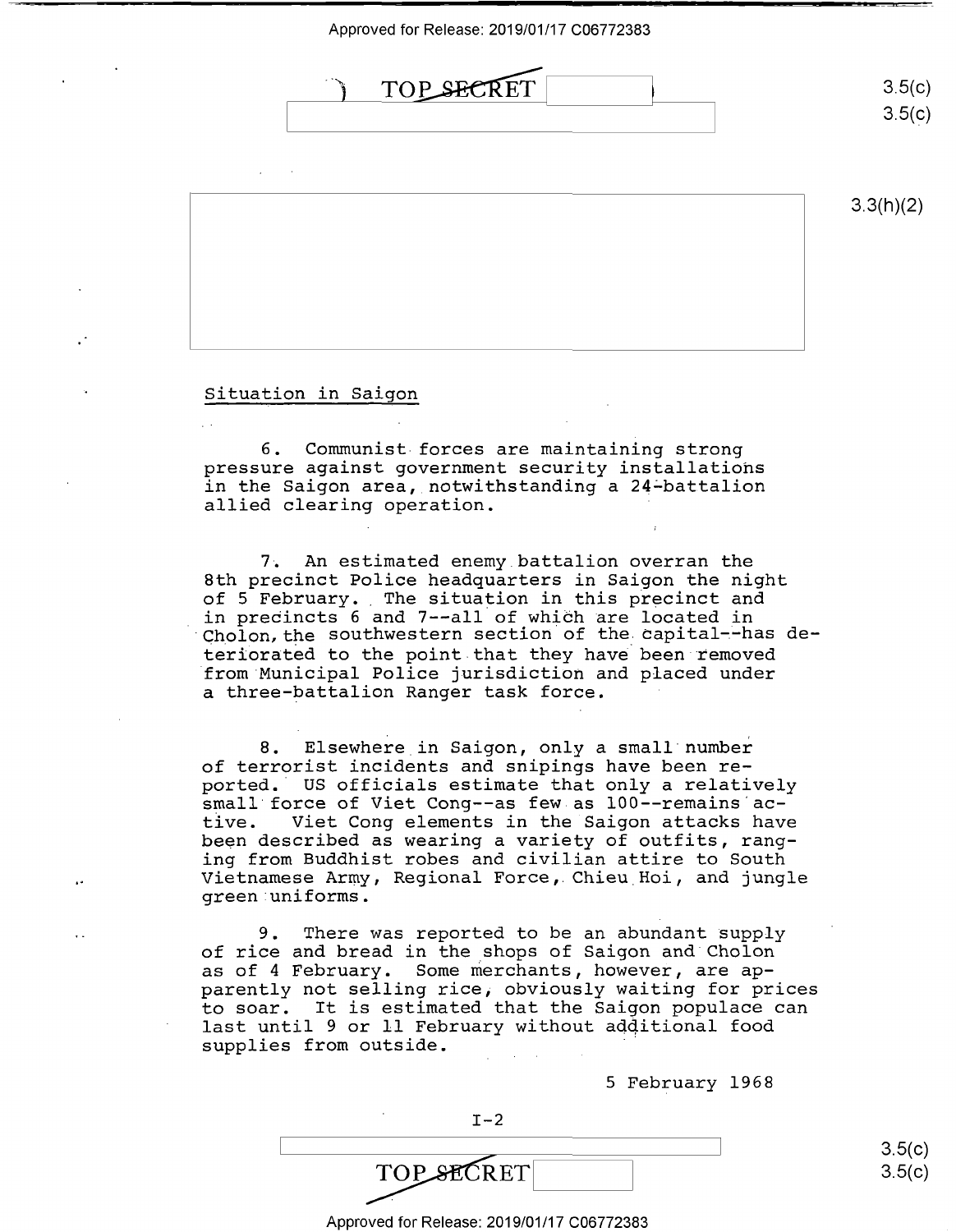Approved for Release: 2019/01/17 C06772383 Approved for Release: 2019/01/17 006772383



3.3(h)(2)

## I Corps I Corps

11. US forces reported three major contacts-- 11. US forces reported three major contacts- each with an enemy battalion--near Quang Tri city on <sup>5</sup>February. The Communists were routed in two of 5 February. The Communists were routed in two of the engagements. No results are available on the the engagements. No results are available on the third. Heavy fighting erupted ·.in Trieu Phong, a third. Heavy fighting erupted in Trieu Phong, <sup>a</sup> district capital just to the north of Quang Tri district capital just to the north of Quang Tri arbeires caprear jasc ao ano noran'.<br>city.

12. Bitter door-to-door fighting was con-12. Bitter door-to-door fighting was con tinuing in Hue as US and South Vietnamese soldiers tinuing in Hue as US and South Vietnamese soldiers moved against pockets of enemy resistance in sev-moved against pockets of enemy resistance in several sectors of the city. The enemy is clinging eral sectors of the city. The enemy is clinging tenaciously to its positions, which include. strong-tenaciously to its positions, which include strongpoints in the citadel and on the south bank of the points in the citadel and on the south.bank of the .<br>Huong River.

13. The situation is reported as quiet in the capital cities of Quang Tin, Quang Ngai and the capital cities of Quang\_Tin, Quang Ngai and Quang Nam provinces. Quang Nam provinces.

## II **Corps**  II Corps

14. In the western highlands, allied reaction forces are sweeping for enemy concentrations near the provincial cities of Kontum, Pleiku, and Ban near the provincial cities of Kontum, Pleiku, and Ban-Me Thuot. Battalion size engagements between allied Me Thuot. Battalion size engagements between allied and enemy forces are reported north of Kontum and and enemy forces are reported north of Kontum and southeast of Pleiku. southeast of Pleiku.

5 February 1968 5 February 1968

 $I-3$ 

TOP SECRET

 $3.5(c)$ 3.5(c)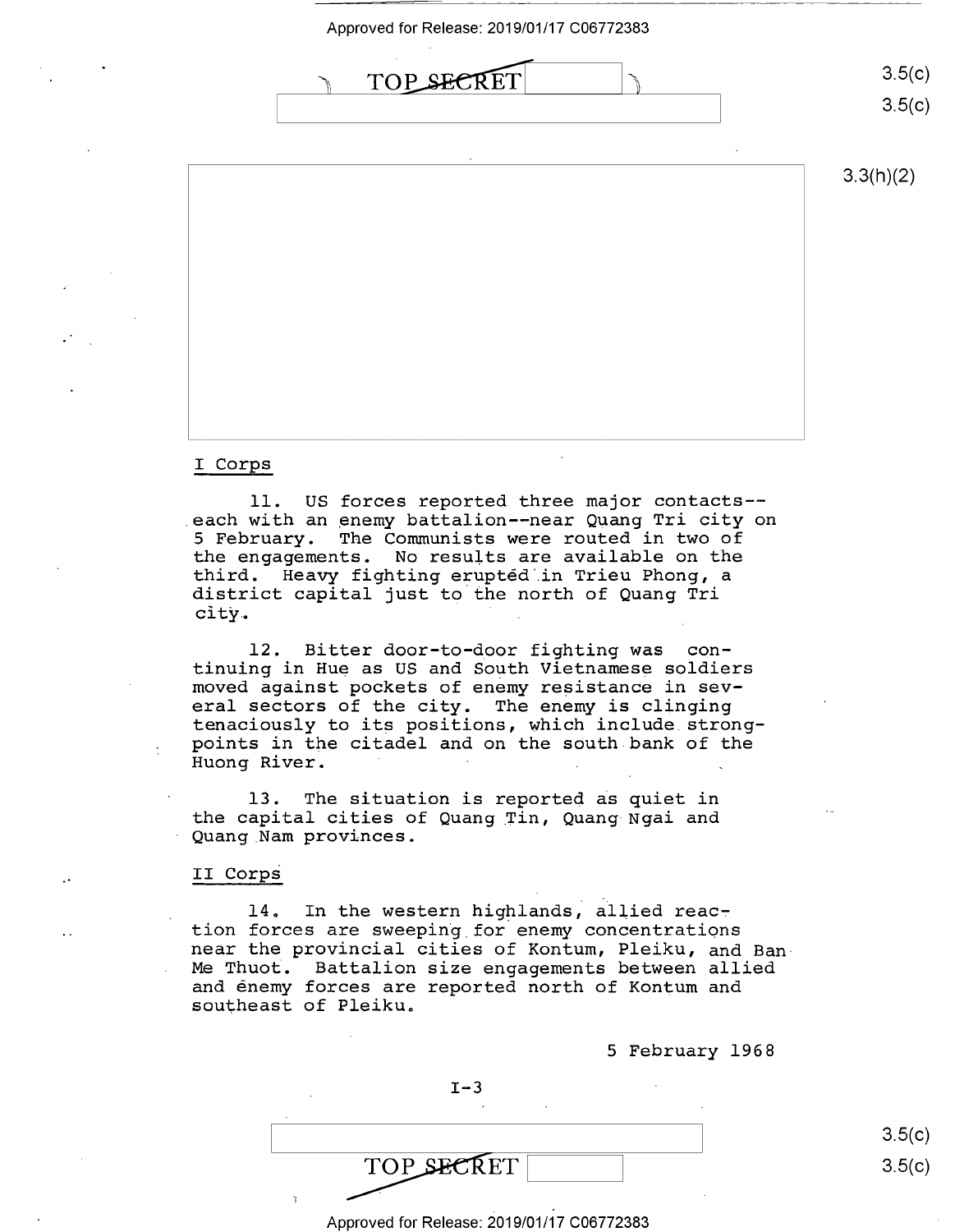

15. Enemy forces are reported to·be active in the. 15. Enemy forces are reported to be active in the. Cam Ranh area. A clash between about 60 Viet Cong Cam Ranh area. A clash between about 60 Viet Cong and Republic of Korea forces has been reported in and Republic of Korea forces has been reported in the northern sector of the city, an area which has the northern sector of the city, an area which has previously seen little or no enemy activity. previously seen little or no enemy activity.

16. In Tuyen Duc Province, an estimated six enemy companies renewed the attack on allied posi-enemy companies renewed the attack on allied posi tions in and ·around the city of Da Lat. Communist tions in and around the city of Da Lat. Communist forces appear to be gaining the upper hand in the forces appear to be gaining the upper hand in the city and a US battalion is being diverted; city and <sup>a</sup> US battalion is being diverted.

### Ninh Thuan Province Ninh Thuan Province

17. Although there have been no enemy attacks 17. Although there have been no enemy attacks reported against .the provincial capital or district reported against the provincial capital or district towns of coastal Ninh Thuan Province in II Corps, towns of coastal Ninh Thuan Province in II Corps, Viet Cong forces have reportedly entered, unopposed, Viet Cong forces have reportedly entered, unopposed,\_ a number of Revolutionary Development hamlets in the <sup>a</sup> number of.Revolutionary Development hamlets in\_the province. · Between 31 January and 5 February, Commu-province. Between 31 January and 5 February, Communist units entered 12 hamlets that had either been nist units entered 12 hamlets that had either been worked by Revolutionary Development teams during 1967 worked by Revolutionary Development teams during 1967 or were scheduled for development under the 1968 pro-or were scheduled for development under the 1968 program. None· of the 12 hamlets had a team present. In gram. None ofthe <sup>12</sup> hamlets had <sup>a</sup> team present. In addition, one hamlet protected by a team was harassed addition, one hamlet protected by <sup>a</sup> team was harassed during this period. during this period. '

18. The primary objectives of the Viet Cong in 18. The primary objectives of the Viet Cong in the 12 hamlets was reportedly to obtain foodstuffs the 12 hamlets was reportedly to obtain foodstuffs and to propagandize. against the South Vietnamese and to PIOpagandize against the South Vietnamese Government, the US, and the Revolutionary Development Government, the US, and the Revolutionary Development program. By a show of strength in these hamlets, program. By <sup>a</sup> Show of strength in these hamlets, the enemy is almost certainly attempting to detract the enemy is almost certainly attempting to detract from pacification efforts previously considered com-from pacification efforts previously considered completed. In the hamlets scheduled for development dur-pleted. In the hamlets scheduled for development dur ing 1968, the Communists reportedly attempted·to ing 1968, the Communists reportedly attempted to recruit youth for their own forces and to discourage recruit youth for their own forces-and to discourage hamlet residents from cooperating. hamlet residents from cooperating.

19. US officials in Ninh Thuan have for sometime noted a propensity of the Viet Cong to wait until teams move out of a hamlet before trying to.reassert teams move out of <sup>a</sup> hamlet before trying to.reassert control. Hamlets under the protection of: these teams control. Hamlets under the protection of these teams have, no doubt, been harassed, but oniy seldom have have, no doubt, been harassed, but only seldom have they been made the target of a significant armed at-they been made\_the target of'a significant armed attack. tack..

5 February 1968 5 February 1963

 $I-4$ 

TOP SECRET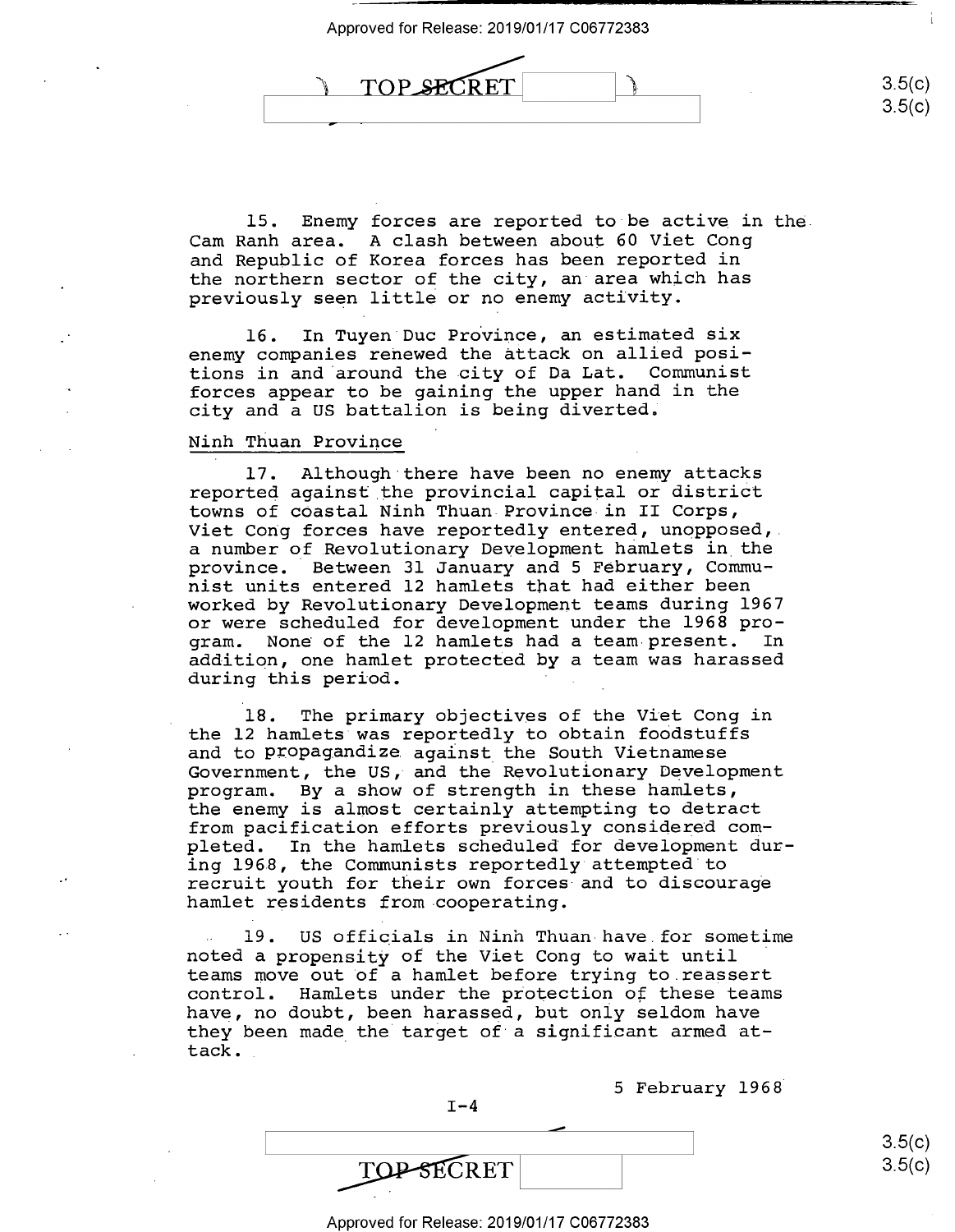

## TOP SECRET 3.5(c)  $\overline{\phantom{a}}$

3.5(c) 3.5(c)

## III Corps III Corps

20. American observers in the area report 20. American observers in-the area report no new outbreaks of Communist activity, except no new outbreaks\_of Communist activity, except no new outbreaks of Communist activity, except<br>in the Saigon area. Enemy forces still pose a threat to some provincial capitals including An threat to some provincial capitals including Ann Loe and Phu Cuong. Loc and Phu Cuong.

### IV Corps IV Corps

21. The Viet Cong offensive seems to have 21. The Viet Cong offensive seems to have abated somewhat during 5 February in the delta prov-abated somewhat during 5 February in the delta provinces. There has been a significant amount of de-inces. There has been <sup>a</sup> significant amount of de struction in many of the provincial towns and civilian struction in many of the provincial towns and civilian casualties weie probably high. Press reports indicate casualties were probably high. Press reports indicate<br>that in the heavily populated town of My Tho at least 60 civilians have been killed and about 680 wounded. 60 civilians have been killed and abOUt 680 wounded. that in the heavily populated town of My Tho at least

22. During the night of 5 February an enemy 22. During the night of 5 February an enemy force, estimated at a battalion, attacked Gb Cong force, estimated at<sup>a</sup> battalion, attacked Go Cong provincial city, but was repulsed~ There was sporadic-provincial city, but was repulsed, There was Sporadicprovincial cre<sub>f</sub>, was not reparted. There was sport<br>sniper fire in several other cities.

5 February 1968 5 February 1968

 $\dot{T}$ -5

TOP SECRET  $\text{TOP}$   $\text{SECRET}$  3.5(c)

Approved for Release: 2019/01/17 C06772383 Approved for Release: 2019/01/1'7 006772383

3.5(c) 3.5(c)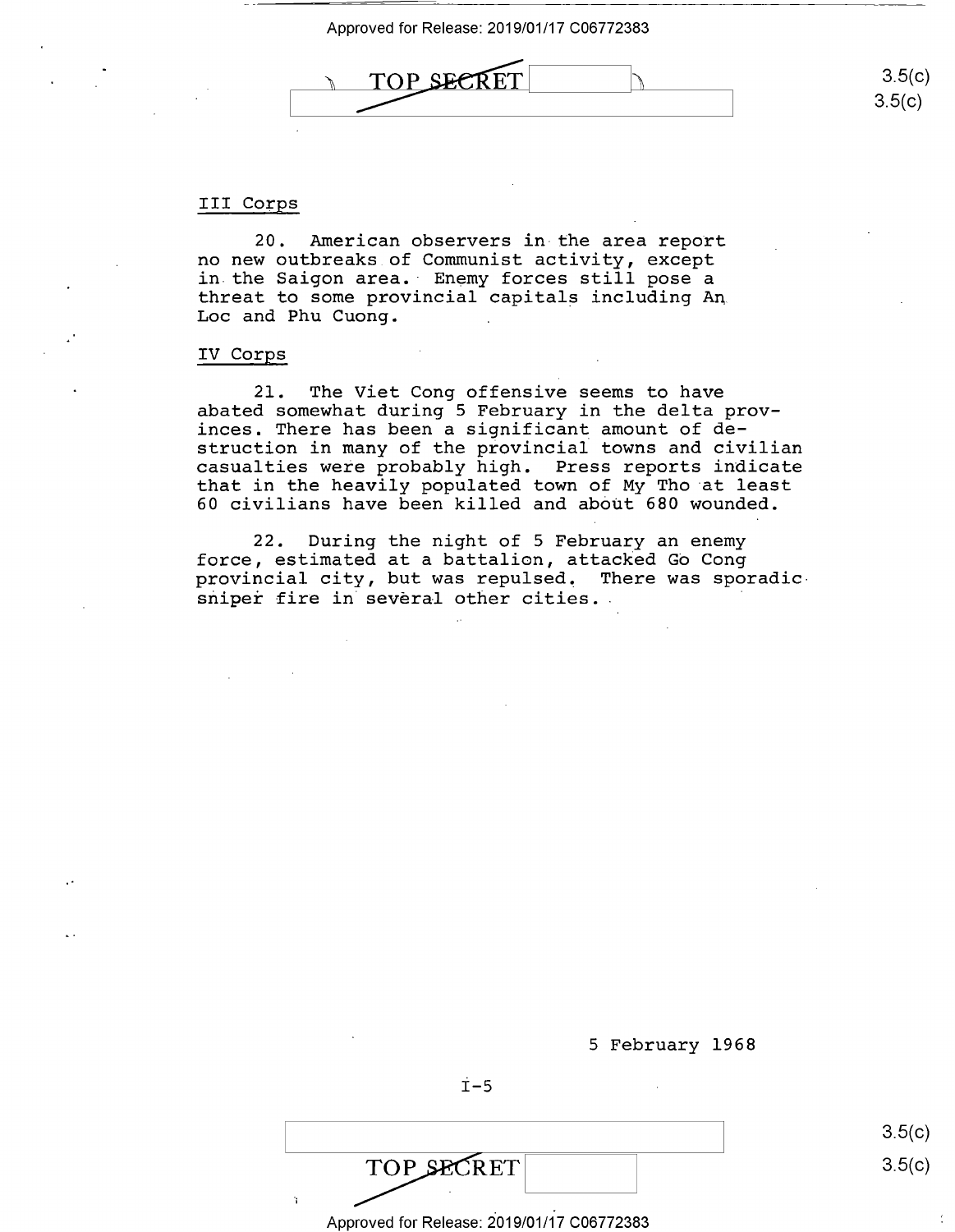

The government is mobilizing its resources  $\mathbf 1$ . to handle problems arising from the Viet Cong offensive. On the morning of 4 February all province chiefs, with the exception of those in Da Lat, Ban Me Thuot, Kontum, and Hue, where communications are not functioning, were asked for damage assess-Several of the ministries have been delements. gated specific responsibilities for dealing with the situation, and the government has issued an appeal to friendly countries for donations of food, medicine, clothing, and building materials to assist the estimated 170,000 refugees caused by the week's events.

The Ministry of Economy  $2.$ 

has been given the job of seeing that Saigon is adequately supplied with rice. The Ministries of Health and Social Welfare are responsible jointly for the distribution of food and clothing through retail stores. The Ministry of Interior, in conjunction with the mayor of Saigon and the national and municipal police directors, will take responsibility for clearing Saigon of Viet Cong. Plans include organizing "surround-and-search" operations in all areas, screening all residents, issuing new identification cards, and--at some later date-tightening control of Saigon by reinstituting the "five-family" system. Under this system, each group of five families elects a chief to whom they are responsible and who in turn reports to the police.

#### Thieu on Various Aspects of the Situation

 $3.$ President Thieu appears to be much more sure of himself and confident of his decisions in this crisis than he has been under less pressing circumstances.

Thieu's secretary Nguyen Van Huong, in a 3 February conversation with Thieu, suggested that the appointment of Vice President Ky to head the joint Vietnamese-US task force would give fresh impetus to rumors that Ky has been gaining power at Thieu's expense and is favored by the Americans. Thieu, in contrast to his usual attitude, brushed aside the possibility, commenting that he welcomed US assistance on the task force, as well as the suggestion that Ky head it. He said he regarded this as a good opportunity to give Ky something positive and important to do. Huong  $3.3(h)(2)$ feels that Thieu's statement was

sincere and noted no hint of criticism or resentment in his tone.

5 February 1968  $3.5(c)$  $3.5(c)$ TOPSECRET

 $3.3(h)(2)$ 

 $3.3(h)(2)$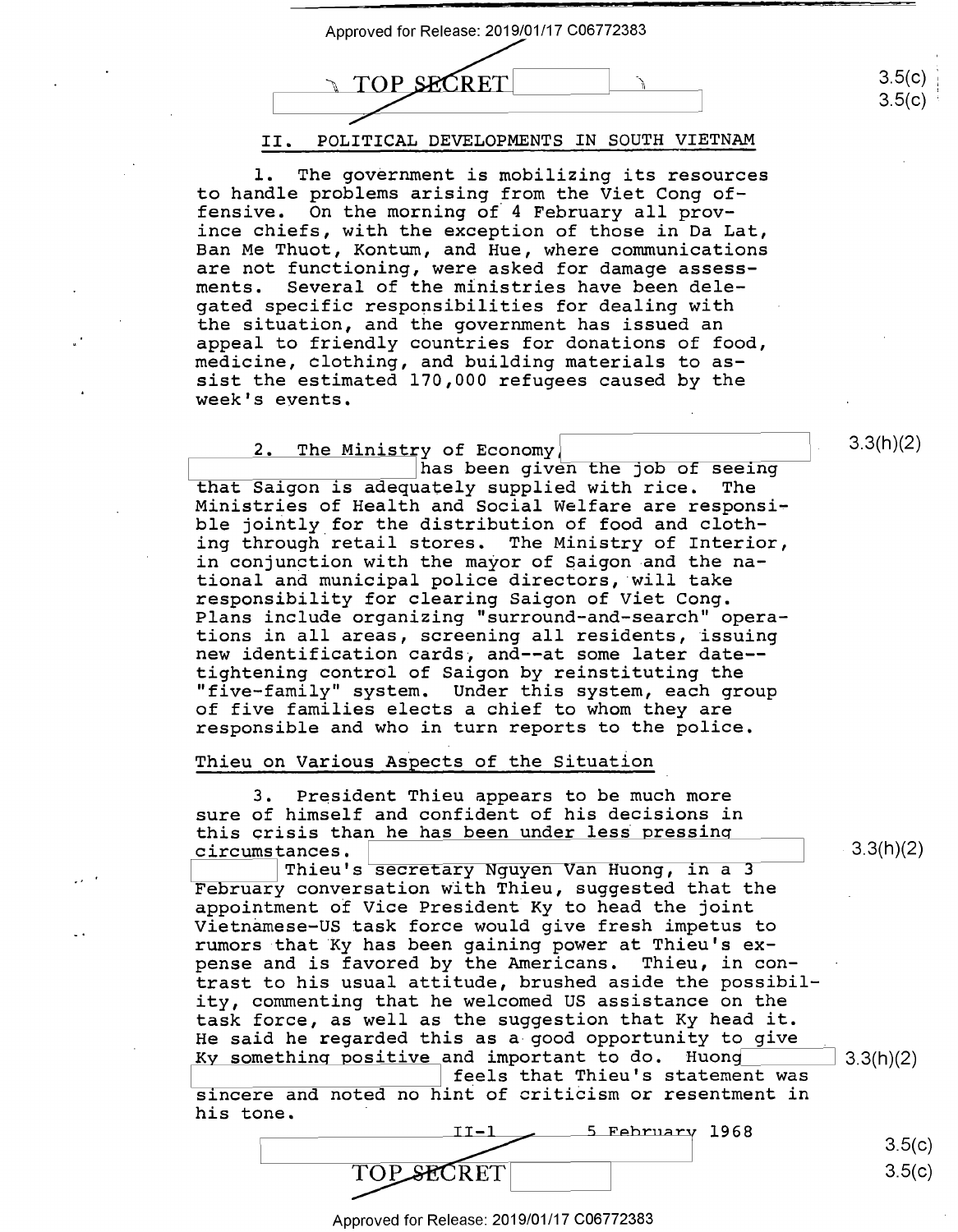Approved for Release: 2019/01/17 C06772383 Approved for Release: 2019/01/17 006772383

..<br>) TOP\_SECRET ) TOP SEERET (

4. On the subject of rounding up popular support 4. On the subject of rounding up popular support for the government, Huong reportedly proposed to for the government, Huong reportedly proposed to Thieu that representatives of the various religious Thieu that representatives of the various religious and political groups and other prominent personalities and political groups and-other prominent personalities be invited to meet with government leaders to pledge be invited to meet with governmen<sup>t</sup> leaders to pledge their support and possibly sign a manifesto of support. their support and possibly sign <sup>a</sup> manifesto ofsupport. Huong  $\frac{1}{2}$  is already attempting 3.3(h)(2) to contact many of these individuals and has been ap-to contact many of these individuals and has been ap proached by others. proached by others.

5. Thieu is apparently attempting to clear up the 5. Thieu is apparently attempting to clear up the constitutional problems surrounding his declaration constitutional problems surrounding his declaration .of martial law and other emergency measures. The au-.of martial law and other emergency measures. The au of martial faw and other emergency measures. The additional thority cited for the martial law decree is a preconstitution proclamation in 1965 of a state of war, constitution proclamation in 1965 of <sup>a</sup> state of war, permitting emergency measures. Huong says. he has been permitting emergency measures. Huong says.he has been instructed to prepare a new decree compatible with instructed to prepare <sup>a</sup> new decree.compatib1e with the constitution and to make arrangements for securing the constitution and to make arrangements for securing National Assembly afproval. He was also instructed, National Assembly approval. He was also instructed,  $\begin{bmatrix} 1 & 1 & 1 & 1 \\ 1 & 1 & 1 & 1 \\ 1 & 1 & 1 & 1 \end{bmatrix}$  to put a definite time limit in the new decree or to arrange for an eventual constitu-the new decree or to arrange for an eventual constitu tional amendment which will set a one-month limit tional amendment which will set a one—month limit to any declaration of martial law. Huong emphasized to any declaration of martial law. Huong emphasized that neither Thieu nor any other official intends to that neither Thieu nor any other official intends to violate the constitution. violate the constitution.

### Possible Investigation of Senior Officers Possible Investigation of Senior Officers

6. The first note of real discord has been struck in the generally cooperative attitudes shown thus far by the various-elements of the government. 2.3(h)(2) I the Upper Hc the Upper House defense committee met on 5 February and concluded that the decommittee met on 5 february and concruded that are ac<br>fense of Saigon lacked strong leadership during the crisis. Senator Tran Ngoc Nhuan-, senior conunittee member present, Senator Tran Ngoc Nhuan} senior committee member present, will therefore call for an early investigation of the mili-Will therefore call for an early investigation of the mili tary leadership wheh the Upper House meets in plenary ses-tary leadership when the Upper House meets in plenary ses sion on 6 February. Those officers .specifically picked sion on 6 February. Those officers.specifically pickedfor investigation are reportedly III Corps Commander Khang for investigation are reportedly III Corps Commander Khang and Colonel Nguyen Van Giam, appointed Commander of the Capital Military· District during the crisis. 3.3(h)(2) Capital Military District during the crisis. 3.3(h')(2)  $3.3(h)(2)$ 



Approved for Release: 2019/01/17 C06772383 Approved for Release: 2019/01/17 006772383

 $3.3(h)(2)$   $\overline{\phantom{0}}^{1.1}$ 

3.5(c)

3.5(c)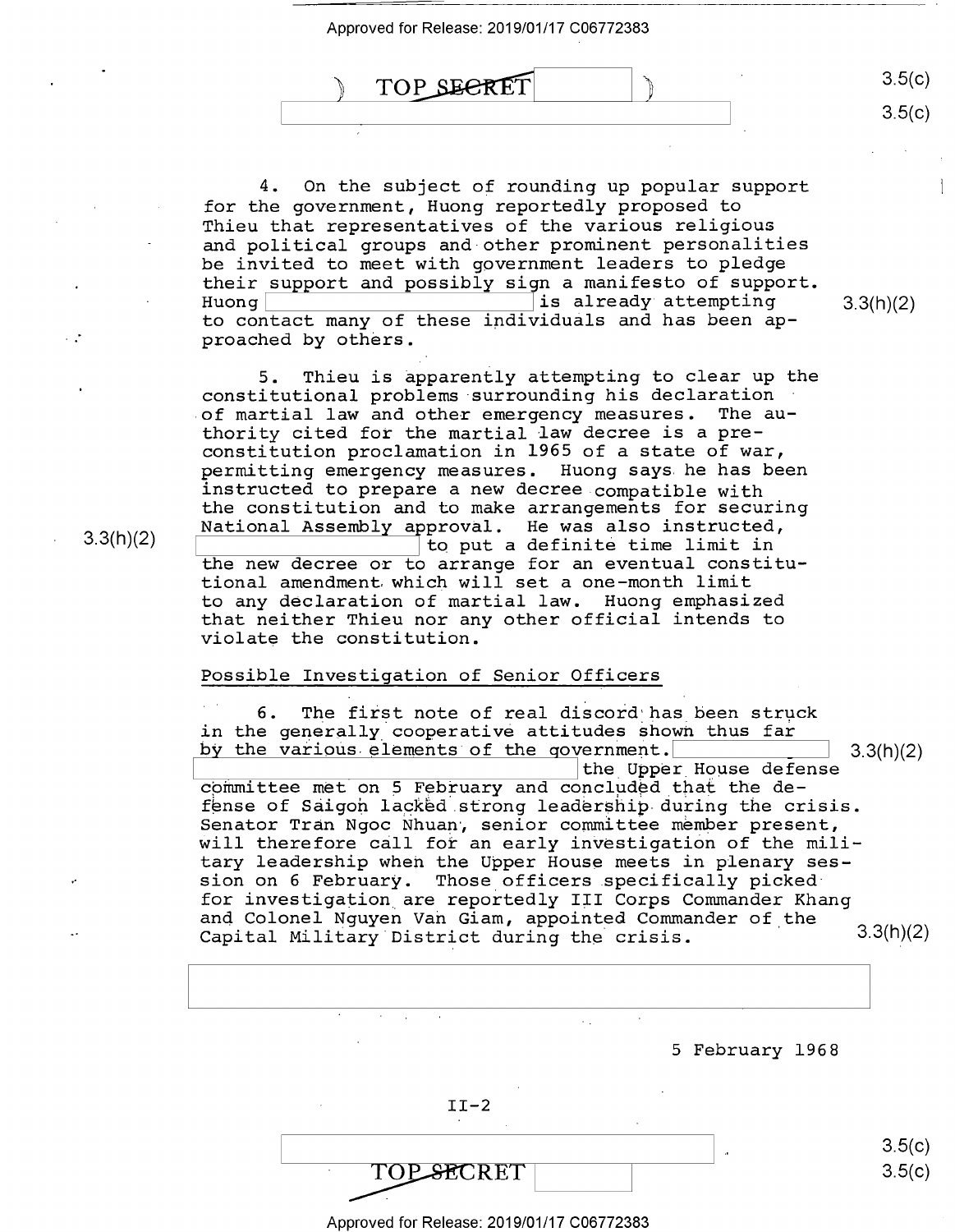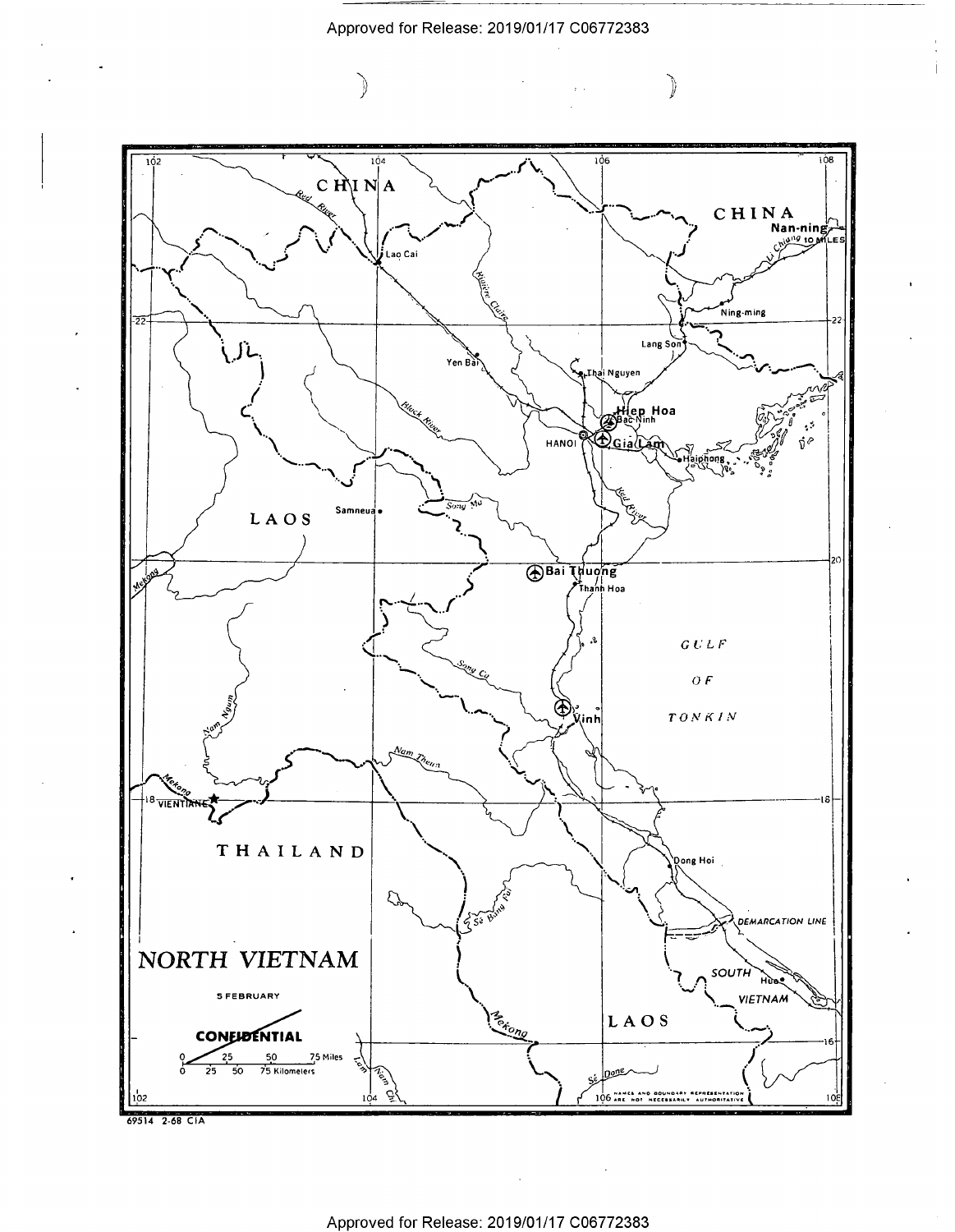| Approved for Release: 2019/01/17 C06772383 |                  |
|--------------------------------------------|------------------|
| <b>TOP SECRET</b>                          | 3.5(c)<br>3.5(c) |

## III. MILITARY DEVELOPMENTS IN NORTH VIETNAM III. MILITARY DEVELOPMENTS IN NORTH VIETNAM

3.3(h)(2)

 $\frac{1}{1}$ .  $\frac{1}{2}$  unusual activity on the part of North Viet- $\frac{3.3(h)}{2}$ manusual activity on the part of North viet<br>namese AN-2 aircraft, but the purpose of the activhamese in 2 different, such the purpose of the doc.<br>ity is not yet clear. .l  $3.3(h)(2)$ 

2. Transports of this type, modified for a ground attack role, bombed a radar facility in Laos ground attack role, bombed <sup>a</sup> radar.facility in Laos on 12 January. The facility supports US air opera-on 12 January. The-facility supports US air Operations against North Vietnam. The attack was not a success, and it could.be that the AN-2s are prepar-success, and it\_could be that the AN-ZS are preparsuccess, and it could be that the AN-2s are prepar<br>ing for a second try. On the other hand, there are certain tenuous indications that the AN-2s could be certain tenuous indications that the AN-ZS could be directed against allied forces in the vicinity of directed against allied forces in the vicinity of the Demilitarized Zone. the Demilitarized Zone.

3. North Vietnam is believed to have five AN-2 3. North Vietnam.is believed to have five AN—2 aircraft configured for tactical operations. The aircraft.configured for tactical Operations. The planes probably\_are based at Hiep Hoa-~a small air-planes probably are based at Hiep Hoa-Fa small airstrip located about 20 miles northeast of Hanoi. strip located about 20 miles northeast of Hanoi.- Considerable message activity has been noted between Considerable message activity has been noted between' Hanoi and Hiep Hoa during-the pait three days ~nd Hanoi and Hiep Hoa during the paSt three days and on 5 February an undetermined number of AN-2s were on 5 February an undetermined number of AN—ZS were directed to fly from Hiep Hoa to Hanoi. directed to fly from Hiep Hoa to Hanoi.

5. 3.3(h)(2) 3.3(h)(2) 3.3(h)(2)  $5.$  2.3(h)(2)

during the same period, however, raise the possiduring the Same period, however, raise the possi other areas. On 2 February, Nan-ning Airfield in other.areas. On 2 February, Nan-ning Airfield in Communist China contacted Hanoi/Gia Lam to get a

5 February 1968 5 February 1968

### III-,1 III—.l

TOP SECRET TOPSECRET

3.5(c)  $3.5(c)$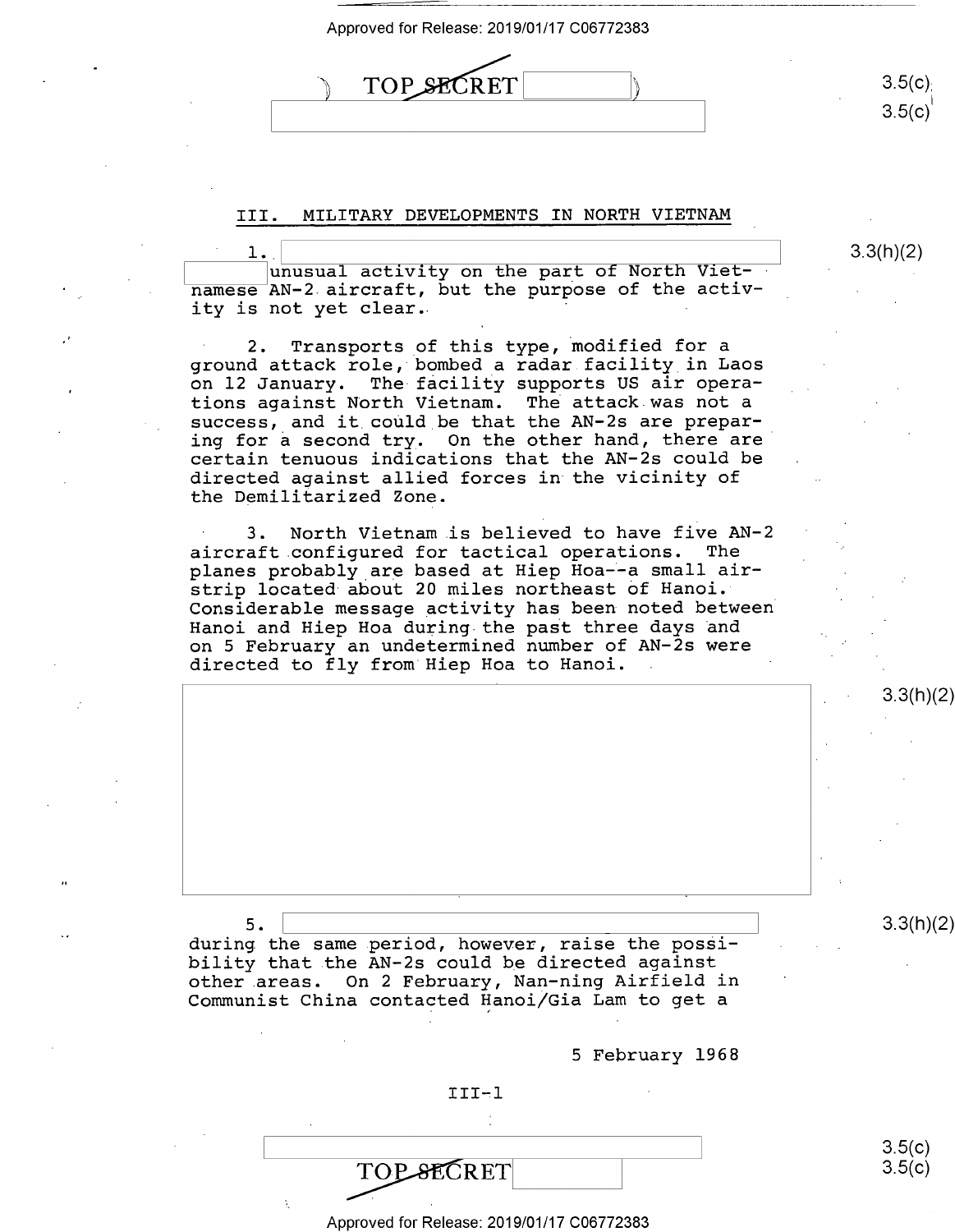Approved for Release: 2019/01/17 C06772383 Approved for Release: 2019/01/17 006772383 TOP SECRET 3.5(c) 3.5(c) \_..-  $\setminus$  TOP SECRET  $\setminus$   $\setminus$  3.5(C)

report on projected weather conditions at Vinh. In  $\mathcal{I}$ recent weeks, ~. \_\_\_\_\_\_\_\_\_\_\_\_\_\_\_\_\_\_\_ ! the report on pro'ected weather.conditions at Vinh. In North Vietnamese may .be attempting to develop an North Vietnamese may.be.attempting to develop an\_ . emergency landing facility at Vinh to support air operations in the vicinity of the Demilitarized Zone. operations in the vicinity of the Demilitarized Zone, On 3 February three North Vietnamese AN-2s and two On 3 February three North Vietnamese AN—ZS and two similar. Chinese aircraft were noted flying from similar.Chinese aircraft were noted flying from Meng-tzu to Nan-ning in Cornrnunist·china. Meng-tzu to Nan-ning in.Communist China. recent weeks,  $\begin{array}{ccc} \hline \end{array}$ 

6. There is no indication  $\begin{array}{|c|c|c|c|c|}\n\hline\n6. & \text{There is no indication} & \text{3.3(h)(2)}\n\hline\n\end{array}$ that the AN—Zs at Nan-ning or at Hanoi

6. There is no indication [19]<br>| that the AN-2s at Nan-ning or at Hanoi have departed their bases for any fields in southern North Vietnam~ Air defense nets, however, continue North Vietnam; Air defense nets, however, continue\_ to carry·reports of allied •air and ground activity to carry reports of allied air and ground activity in the vicinity of the zone, and it is conceivable in the vicinity of the zone, and it is conceivable In the vicinity of the fone, and it is concertable.

7. An unconfirmed sighting report by a US air 7. An unconfirmed sighting report by <sup>a</sup> US air observer on 31 January noted the presence of a newly graded, smooth, dirt runway--about 4,000 feet in graded, smooth, dirt runway-—about 4,000-feet in length~-located approximafely 16 miles north of the length-—located approximately <sup>16</sup> miles north ofthe zone. Such a facility could be used for AN-2 ground support operations in.northern South Vietnam. support operations in northern South.Vietnam.'

3.3(h)(2)

w ——---p---~ ———-— ——I——-\_—-u.—.-.

3.3(h)(2)

 $3.5(c)$ 3.5(c)

5 February 1968 5 February 1968

III-2 III-2

TOP SEGRET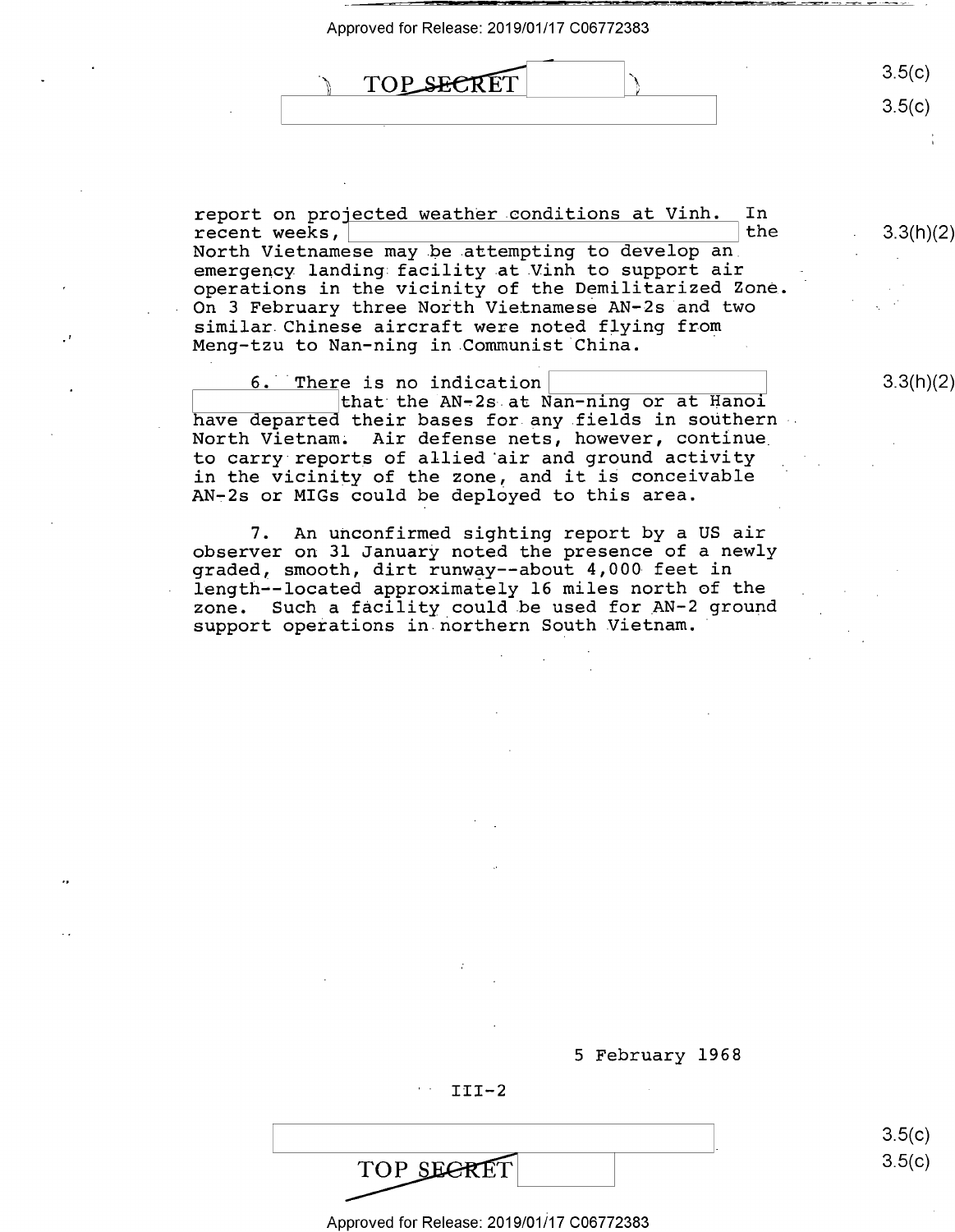

### **IV. OTHER COMMUNIST MILITARY DEVELOPMENTS**  IV. OTHER COMMUNIST MILITARY DEVELOPMENTS

,,

 $\epsilon_{\rm{B}}$ 

1. There is nothing of significance to report. 1. There is nothing of-significance-to report.

5 February 1968

IV-1 IV-l TOP SECRET TOP SECRET

3.5(c) 3.5(c)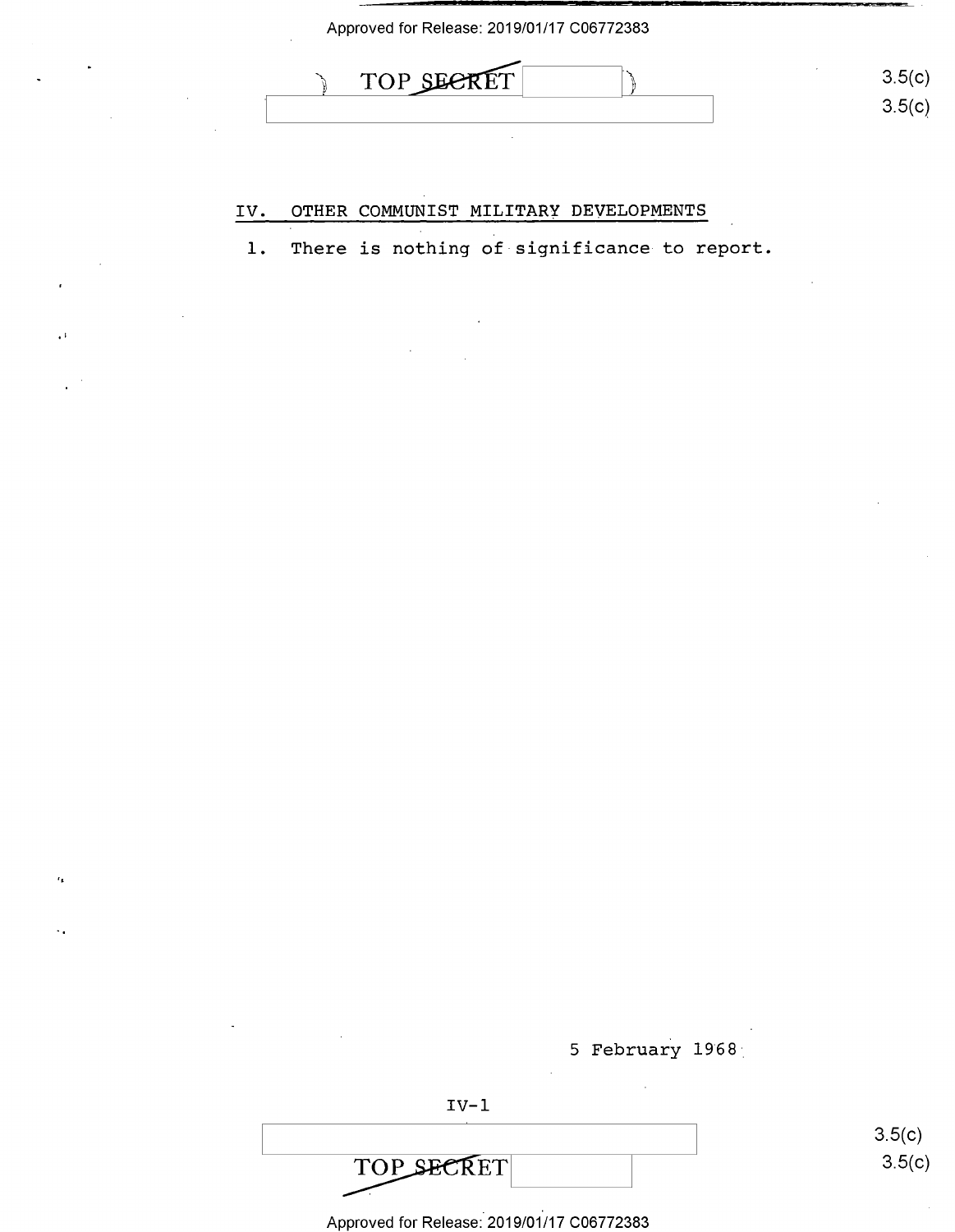| Approved for Release: 2019/01/17 C06772383 |  |  |
|--------------------------------------------|--|--|
|--------------------------------------------|--|--|

 $\rightarrow$  TOP SECRET  $\qquad \qquad$  3.5(c) 3.5(c) 3.5(c) ا<br>ا

### V. COMMUNIST POLITICAL DEVELOPMENTS V. COMMUNIST POLITICAL DEVELOPMENTS

1. Hanoi's first statement on negotiations l. Hanoi's first statement on negotiations since the beginning·of the Communist offensive in since the beginning ofthe Communist offensive in the South was a routine rejection of the San Antonio the South was <sup>a</sup> routine rejection of the San Antonio formula and President Johnson's 1 February comments formula and President Johnson's 1 February comments on the prospects for settling the war. A commentary on the prospects for settling the war. A commentary in the party daily Nhan Dan, broadcast on 5 February, in the party daily <u>Nhan Dan</u>, broadcast on 5 February,<br>claimed that the US was still "setting conditions" by demanding "reciprocity." The US was ur~ing the by demanding "reciprocity." The US was urging the Vietnamese people to "pay a price" by stopping or Vietnamese people to "pay.a price" by stopping or slowing down the patriotic struggle. This demand, slowing down the patriotic struggle. This demand, the essence of the San Antonio formula, was repeated the essence of the San Antonio formula, was repeated by the President on 1 February, according to Nhan Dan. The paper reiterated that Foreign Minister Dan. The paper reiterated that Foreign Minister Trinh's 29 December "will" talk formulation was the TEInh's 29 December "will" talk formulation was the ''just stand" of North Vietnam and that it was re-"just stand" of North Vietnam and that it was receiving increasingly wider international support.· ceiving increasingly wider international support; claimed that the US was still "setting conditions"

2. The Hanoi statement did not directly con-2. The Hanoi statement did not directly con-2. The nanof seatement are more directly connect events in the South with the question of settling the war. In keeping with other North Viet-tling the war. In keeping with other North Vietnamese statements, it made no mention of recent namese statements,'it.made no mention of recent interpretations of the San Antonio formula by US interpretations of the San Antonio formula by US officials. officials. \_ -

### Giap.Reportedly Tours Defense Sites Giap Reportedly Tours Defense Sites

,r

 $\mathbf{r}$ 

3. The AFP correspondent in Hanoi supplies 3. The AFP correspondent in Hanoi supplies the first report of a.current public appearance by the first report of <sup>a</sup> current public appearance by North Vietnamese Defense Minister Giap in many North Vietnamese Defense Minister Giap in many months. The 5 February dispatch claims that Giap months. The 5 February dispatch claims that Giap and other significant politburo members visited and other significant politburo members visited military units in Han6i during the Tet holidays. military units in Hanoi during the Tecolidays. military units in nanoi during the fee horidays.<br>Giap reportedly visited antiaircraft units, a tour olap reportedly visited dheidirefare dhies, a g<br>he frequently takes at this time of the year.

4. Although we have no confirmation of Giap's 4. Although-we have no confirmation of Giap's reappearance, the AFP cop~ from Hanoi is censored reappearance, the AFP copy from Hanoi is censored and is probably based on a North Vietnamese newscast. and is probably based on <sup>a</sup> North Vietnamese newscast. Official. Hanoi newscasts do make a practice of fabri-Official Hanoi newscasts do make <sup>a</sup> practice of fabricating public appearances of prominent leaders. cating public appearances of prominent leaders.

|                                            | 5 February 1968 |  |
|--------------------------------------------|-----------------|--|
| v-1                                        |                 |  |
|                                            |                 |  |
| $\ddot{\phantom{a}}$<br>TOP SECRET         |                 |  |
|                                            |                 |  |
| Approved for Release: 2019/01/17 C06772383 |                 |  |

3.5(c) 3.5(c)